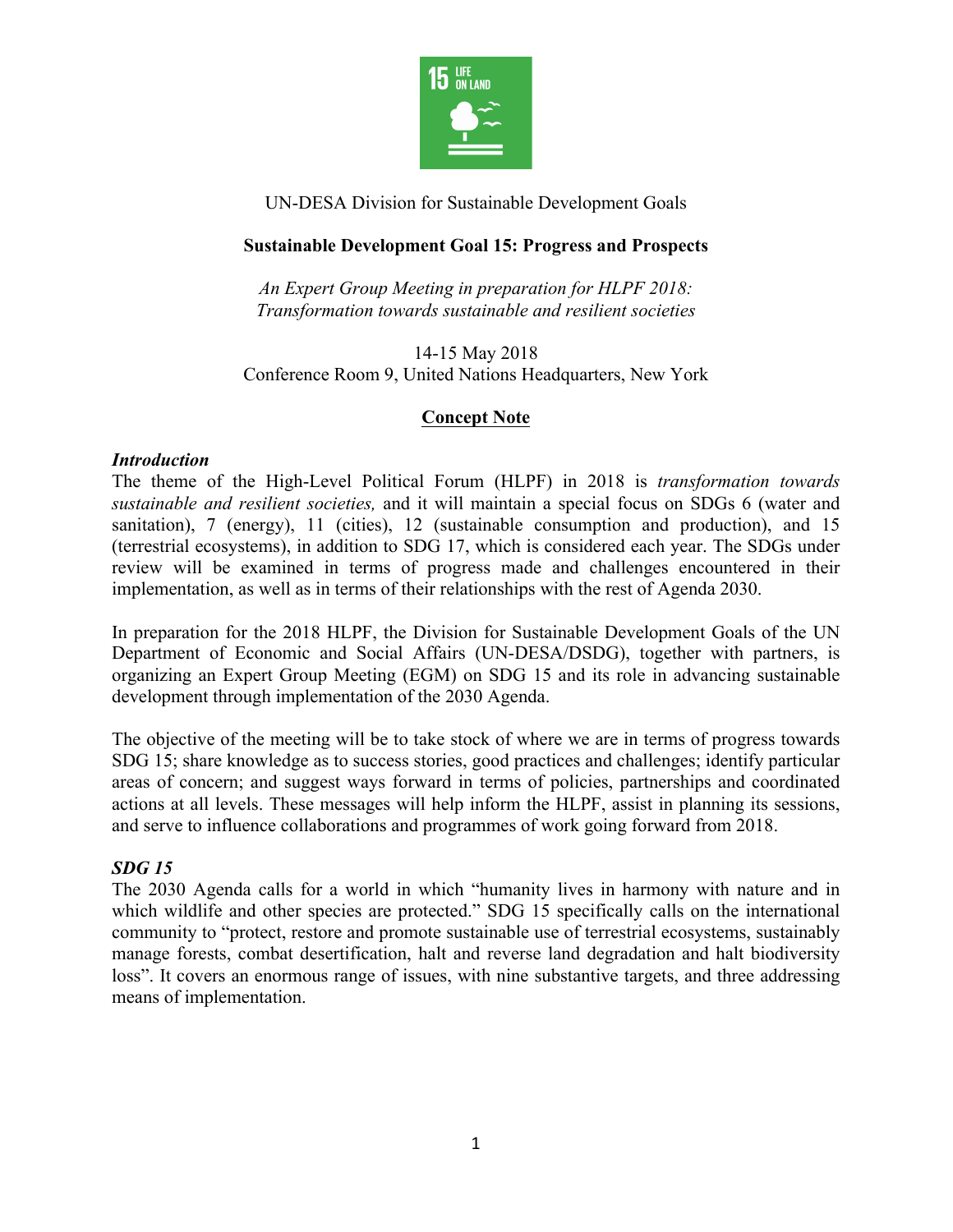

Five of the substantive targets are aligned with the Aichi Biodiversity Targets<sup>1</sup> and must be met by 2020: ensure the conservation, restoration and sustainable use of terrestrial and inland freshwater ecosystems and their services, in particular forests, wetlands, mountains and drylands (15.1); promote the implementation of sustainable management of all types of forests, halt deforestation, restore degraded forests and substantially increase afforestation and reforestation globally (15.2); protect and prevent the extinction of threatened species (15.5); introduce measures to prevent the introduction and significantly reduce the impact of invasive alien species on land and water ecosystems, and control or eradicate the priority species (15.8); and integrate ecosystem and biodiversity values into national and local planning, development processes, poverty reduction strategies and accounts (15.9).

Promoted with the tagline "Life on Land," SDG 15 also addresses the need to achieve, by 2030, a land degradation-neutral world (15.3); conserve mountain ecosystems including their biodiversity (15.4)); and promote the fair and equitable sharing of benefits arising from the utilization of genetic resources and appropriate access to such resources (15.6). There was in addition a call for "urgent action" with regard to ending poaching and trafficking of protected species of flora and fauna (15.7).

Targets associated with the means of implementation include the mobilization and significant increase of financial resources from all sources to: conserve and sustainably use biodiversity and ecosystems (15.a), and to finance sustainable forest management with adequate incentives to developing countries for advancing such management including through conservation and reforestation (15.b). A third such target requires enhancing the global support for combatting poaching and trafficking of protected species including through increasing the capacity of local communities to pursue sustainable livelihood opportunities (15.c).

A number of UN conventions and fora (created prior to the adoption of the 2030 Agenda) provide direct support for the achievement of SDG 15, including: the UN Forum on Forests (UNFF); the UN Convention on Biological Diversity (CBD) and its Cartagena Protocol on Biosafety, Nagoya Protocol on Access to Genetic Resources and the Fair and Equitable Sharing of Benefits Arising from their Utilization, and Aichi Biodiversity Targets; the UN Convention to Combat Desertification (UNCCD); the Ramsar Convention on Wetlands; the UN Convention on International Trade in Endangered Species of Wild Fauna and Flora (CITES); the Convention on Migratory Species (CMS); the World Heritage Convention (WHC); and the International Treaty on Plant Genetic Resources for Food and Agriculture (ITPGR). In addition, three General Assembly Resolutions have been passed with regard to the illegal wildlife trade since 2015 and a

 $<sup>1</sup>$  In decision X/2, the tenth meeting of the Conference of the Parties to the Convention on Biological Diversity</sup> (CBD) adopted a revised and updated Strategic Plan for Biodiversity, including the Aichi Biodiversity Targets, for the 2011-2020 period. This Plan provides an overarching framework on biodiversity, not only for the biodiversityrelated conventions, but also for the entire United Nations system and all other partners engaged in biodiversity management and policy development.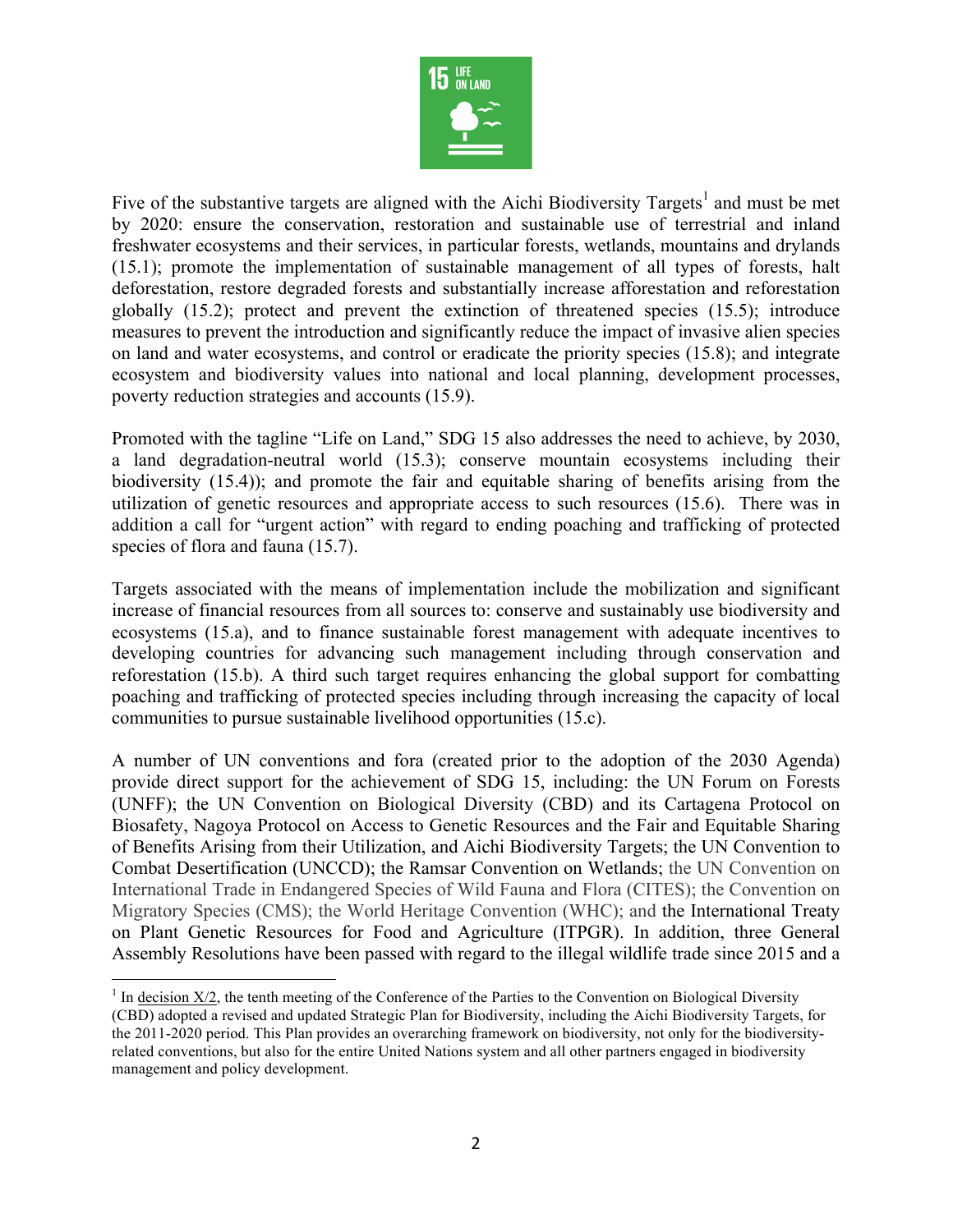

number of international conferences held on this issue with the next one due to take place in London this October. Various international agreements and partnerships related to climate change, freshwater ecosystems, mountains, agriculture, and oceans also support the implementation of SDG 15 targets.

According to the UN Secretary-General's *Sustainable Development Goals Report 2017*, progress in preserving and sustainably using the Earth's terrestrial species and ecosystems is uneven both across targets and regions. Although the pace of forest loss has slowed, and improvements continue to be made in managing forests sustainably and protecting areas important for biodiversity, biodiversity loss continues at an alarming rate, with corals and amphibians especially experiencing high and rapidly increasing risk of extinction. Wildlife poaching and trafficking continue to thwart conservation efforts, and land degradation is leading to desertification in dryland areas, particularly in grasslands and rangelands. At the same time, the global monitoring framework assigns a number of the indicators against the substantive targets to Tier II/III status, meaning that regular reporting against these indicators is not yet fully developed.

### *Approach and key questions*

Although SDG 15 can be narrowly perceived as primarily environmental, it is in fact a critical measure of overall progress against the 2030 Agenda, as well as a key enabler of many other goals and targets. Importantly, it is also central to the lives and well-being of many indigenous communities, pastoralists and others traditionally viewed as excluded, marginalized or at 'risk of being left behind.' It is also central to providing environmental support services critical to ensuring, amongst others, safe and sustainable water supplies and mitigating climate change. As such, meeting its various targets will be central to realizing the aspirations of the SDGs. Indeed, if the 2030 Agenda and the 17 SDGs are to be achieved in just 12 years, there is an urgent need to identify targets that can accelerate progress and integrate the activities planned for multiple  $\text{goals}^2$ .

To illustrate the broader social dimensions of SDG 15, it is widely recognized that there are occasions when the depletion of natural resources, extinction of species, and degradation of ecosystems also contributes to and/or is associated with various forms of conflict, political instability, violence, and violation of human rights, as well as other illegal activities. Poaching and trafficking illegal wildlife products are often closely tied to global criminal networks that rely on economic desperation to motivate the destruction and depletion of threatened species, highlighting the need for more holistic approaches to poverty eradication, sustainable livelihoods and conservation of natural resources.

 $\frac{1}{2}$  $^{2}$ For instance, the General Assembly, in its resolution 71/229 observed that achieving land degradation neutrality would 'serve as an accelerator to ending poverty and hunger, tackling inequality, empowering women and stimulating economic growth.' Further, 72/220 affirmed that achieving land degradation neutrality (LDN) will act as an accelerator for achieving multiple Sustainable Development Goals.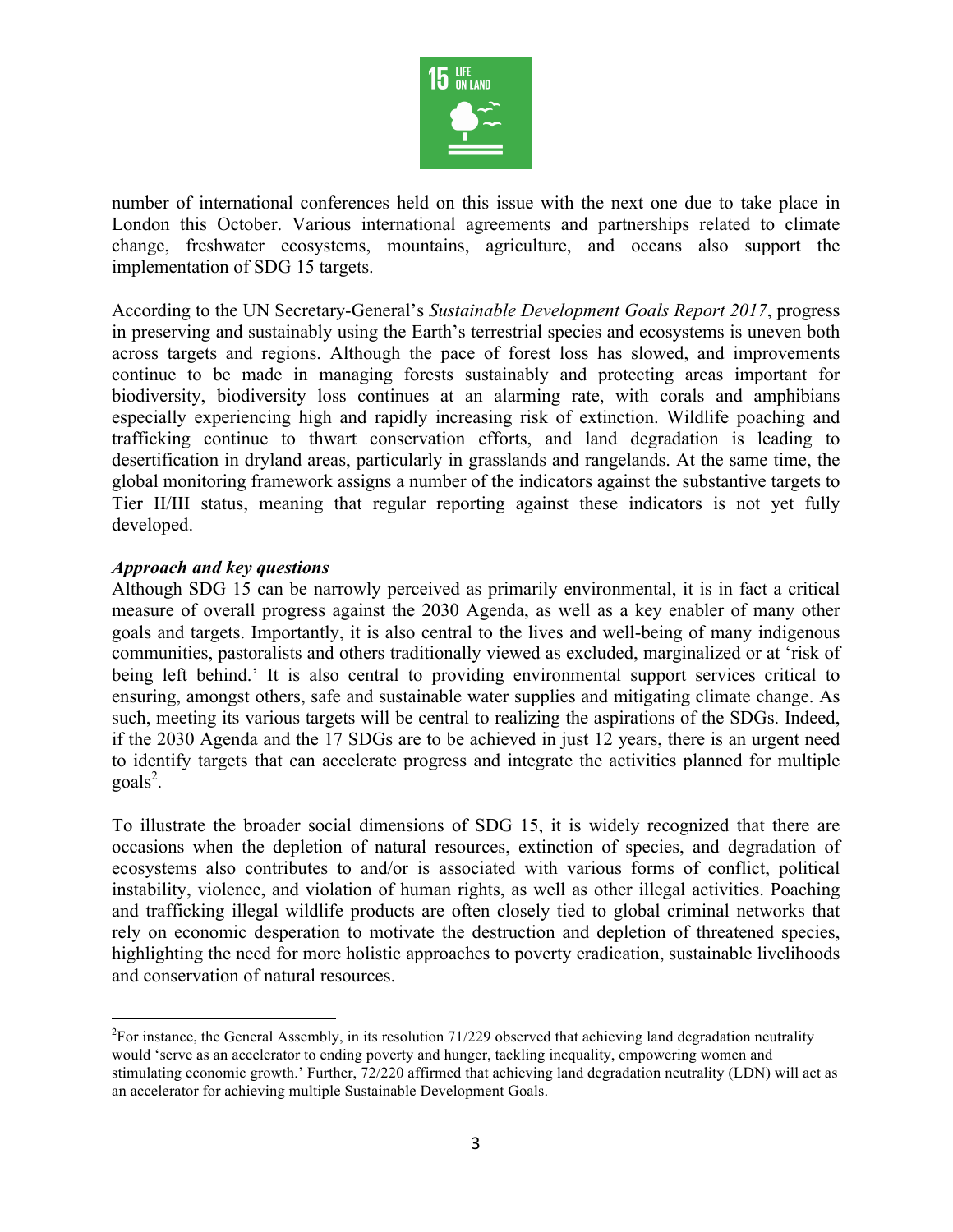

Climate change threatens all terrestrial ecosystems and makes meeting the targets in SDG 15 more difficult across the board. Climate change mitigation and adaptation measures will thus be critical components of any effective intervention—for forests, wetlands, drylands, mountains and on behalf of threatened species around the world. Progress toward achieving diverse and healthy ecosystems can contribute cost-effective solutions to climate change adaptation and mitigation, and in turn ecosystem-based approaches to climate change adaptation and mitigation can also promote progress toward SDG 15. Such synergistic advances can generate additional benefits in other areas, such as resilience building and reducing vulnerabilities in society.

Given this far-reaching scope of SDG 15, and keeping in mind the theme of the 2018 HLPF *transformation towards sustainable and resilient societies—*the EGM will undertake an examination of the progress towards its individual targets that is data driven and focused, but also takes into account obstacles, challenges, enablers and interlinkages through various crosscutting lenses deriving from social and economic dimensions such as sustainable livelihoods, migration, land tenure, empowerment of rural women and smallholder producers, urban-rural linkages, climate change, valuation of biodiversity and ecosystem services, the rights and knowledge of indigenous peoples, insecurity and governance, as well as the 2030 Agenda principles of inclusion, interdependence and leaving no one behind.

Practitioners in the field are generally already aware of the multiple and complex interlinkages of terrestrial and freshwater ecosystems, in their efforts to implement effective and equitable protected area establishment and management, invasive species eradication and management, sustainable use of species and ecosystems, and ex situ conservation, reintroduction, and restoration. To advance implementation, local and indigenous communities must be regarded as custodians of the local environment. Key conditions need to be in place to ensure participatory planning, governance, land tenure, landscape approaches, land use planning, multi-stakeholder dialogues for capacity building, valuation of ecosystem services, cost-benefit analyses that include nature, and broad utilization of rapidly advancing GIS technologies. Beyond the local level, ecosystem-based approaches must include integrated thinking and spatial planning, and increased access to public finance and mobilization of private finance, including through new financial instruments.

In 2015, bilateral ODA in support of biodiversity amounted to \$8.8 billion, an increase of 39 per cent in real terms over 2014. However, governments and other actors seeking to implement the SDG 15 targets, especially those with 2020 deadlines, will need accelerators—including in the realms of public and private finance, capacity, science and technology— in order to be successful. For instance, the Impact Investment Fund for Land Degradation Neutrality (LDN Fund) is a first-of-its-kind investment vehicle leveraging public money to raise private capital for sustainable land management and land restoration projects worldwide.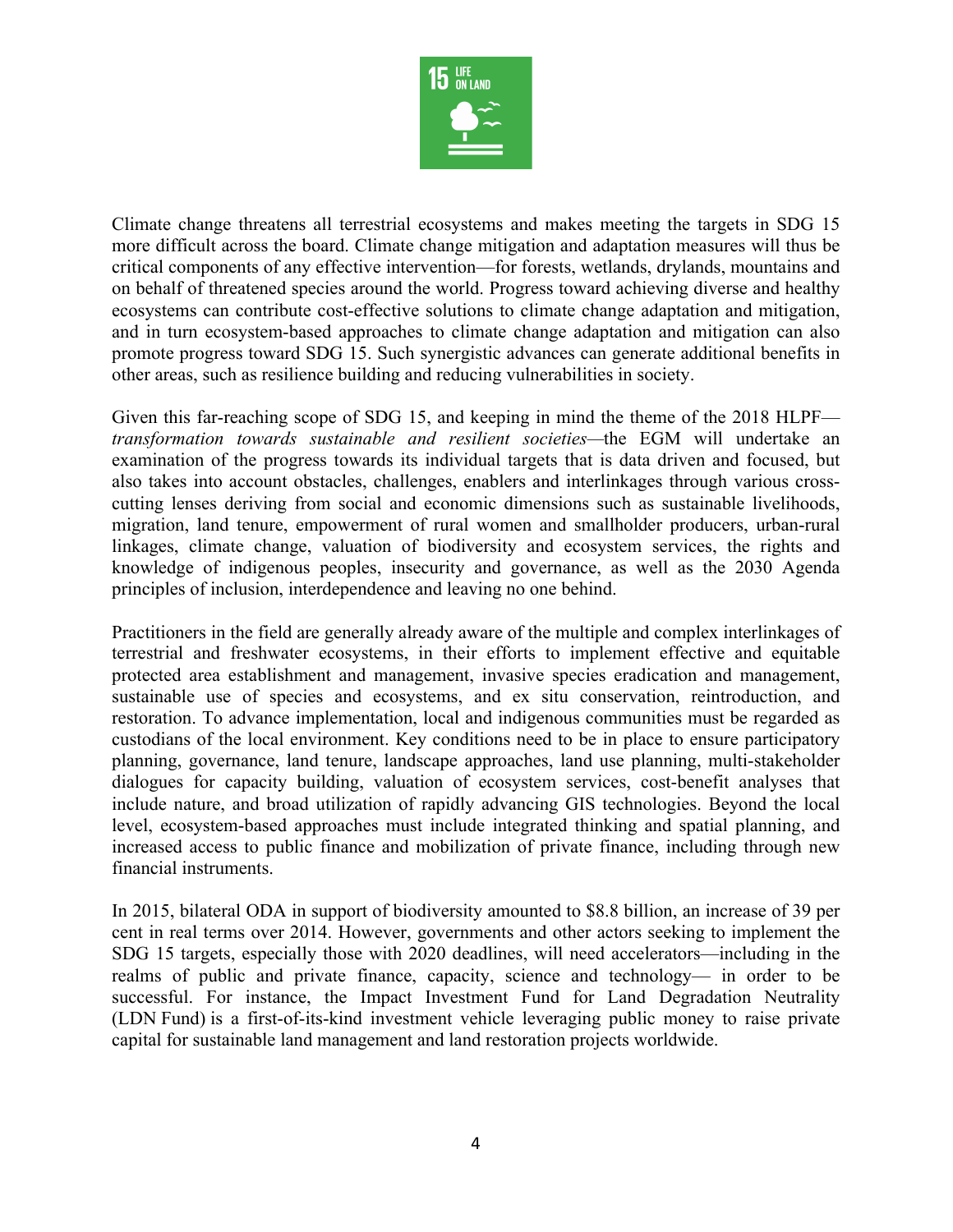

Key questions that could be considered by the EGM include:

- How can the true value of nature, including its public good and non-market attributes, become more adequately recognized and integrated into development strategies and planning processes, including through the establishment of national natural capital accounting systems, ecosystem accounts, and the use of data in decision making?
- What can be done to establish governance structures that are effective in supporting change?
- What types of fiscal policy changes and financial innovations could help incentivize biodiversity conservation, and attract private investments?
- How can progress towards national biodiversity targets established in accordance with the Aichi Biodiversity Target 2 be linked with the post-2020 Strategic Plan for Biodiversity currently being developed by the Convention on Biological Diversity?
- How can SDG accelerators and integrators within SDG 15, such as that of achieving land degradation neutrality (LDN) as identified by General Assembly resolution 72/220, act as accelerators for achieving multiple Sustainable Development Goals and various other aspects of the 2030 Agenda?
- How can efforts to halt and reverse deforestation be accelerated by examining the multiple links between agriculture and forests and field experiences with trees in different agricultural production systems and regions?
- What are the evidence-based conservation solutions including recent scientific and technological advances as well as effective community management and partnerships – that deliver genuine impact and can be scaled up or replicated for success?
- How can an enabling environment be created to support inclusion, resilience and sustainability for the achievement of SDG 15?
- How can narratives of biodiversity conservation and ecosystem management be strengthened to influence development and sector decision-making and cause necessary changes in planning and practice?

# *Contribution to HLPF 2018*

The knowledge and insights of experts—both practitioners and academics—from across the world will be crucial to addressing these questions. The EGM will serve to bring together a cross-section of such expertise from a diversity of countries and regions to help:

- Provide substantive inputs into the thematic reviews at the HLPF and help inform its outcomes;
- Identify cases from regions and specific countries (including those that are conducting or have conducted Voluntary National Reviews) that illustrate challenges or highlight innovative practices;
- Suggest effective presenters for the specific sessions at the HLPF, as well as contributors to blog posts, e-discussions and other activities leading up to the HLPF, and;